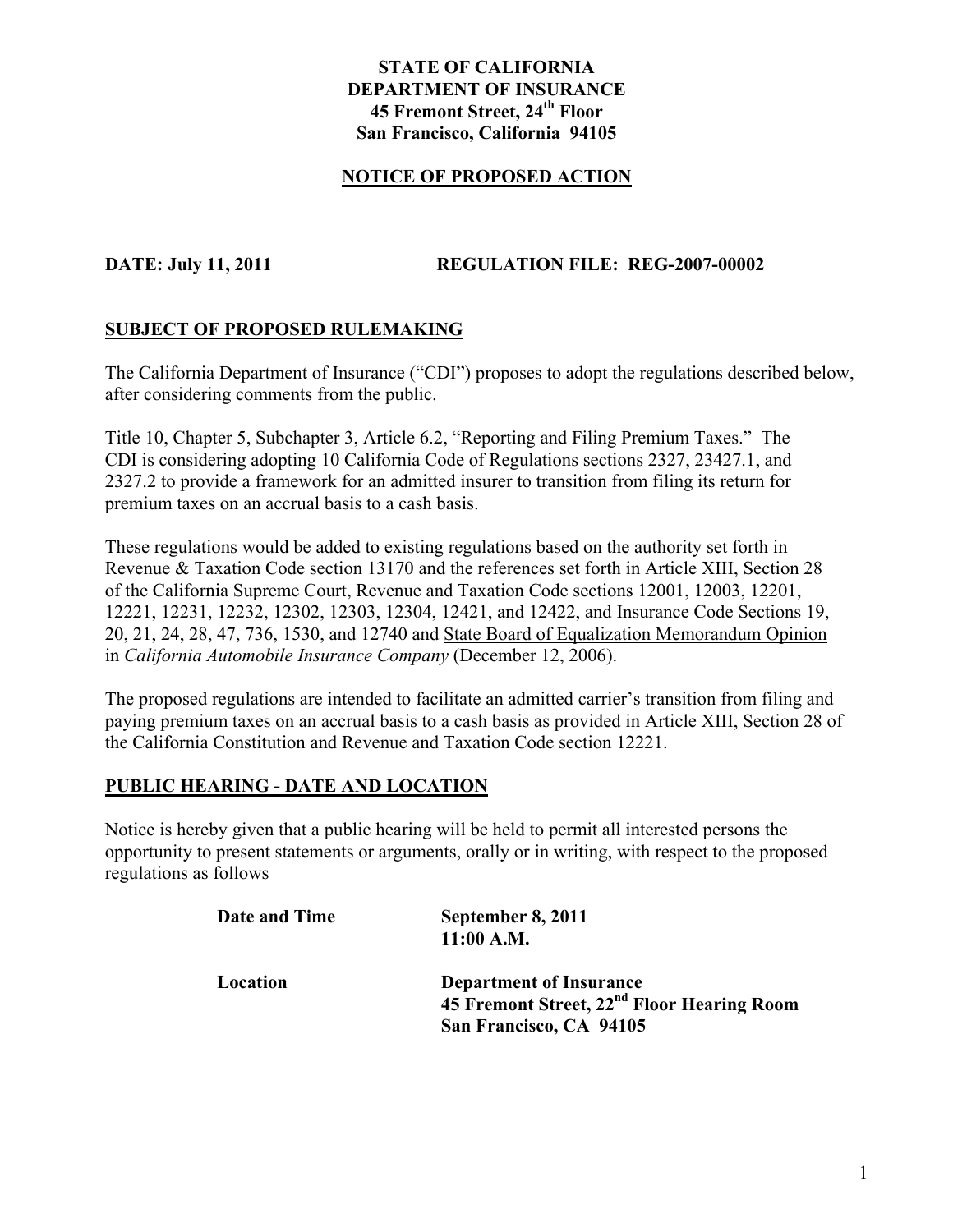## **PRESENTATION OF WRITTEN COMMENTS; CONTACT PERSONS**

All persons are invited to submit written comments on the proposed regulations during the public comment period. The public comment period will end at **5:00 p.m. on September 8, 2011**. Please direct all written comments to the following contact person:

> Laszlo Komjathy, Jr. Staff Counsel IV California Department of Insurance 45 Fremont Street, 24<sup>th</sup> Floor San Francisco, California 94105

 (415) 538-4413 (415) 904-5896 (facsimile) Laszlo.Komjathy@insurance.ca.gov

 George Teekell Senior Staff Counsel California Department of Insurance 45 Fremont Street, 21<sup>st</sup> Floor San Francisco, California 94105

 (415) 538-4390 (415) 904-5490 (facsimile) George.Teekell@insurance.ca.gov

Questions regarding procedure, comments, or the substance of the proposed regulations should be addressed to the contact person listed above.

## **DEADLINE FOR WRITTEN COMMENTS**

All written materials must be received by the Commissioner, addressed to the contact person at the address listed above, **no later than 5:00 p.m. on September 8, 2011**. Any written materials received after that time will not be considered.

## **COMMENTS TRANSMITTED BY E-MAIL OR FACSIMILE**

Written comments transmitted by e-mail will be accepted only if they are sent to the following e-mail address: Laszlo.Komjathy@insurance.ca.gov. The Commissioner will also accept written comments submitted by facsimile only if they are sent to the attention of the contact person at the following **facsimile number: (415) 904-5896**. Comments sent to other e-mail addresses or other facsimile numbers will not be accepted. **Comments sent by e-mail or facsimile are subject to the 5:00 P.M., September 8, 2011 deadline.**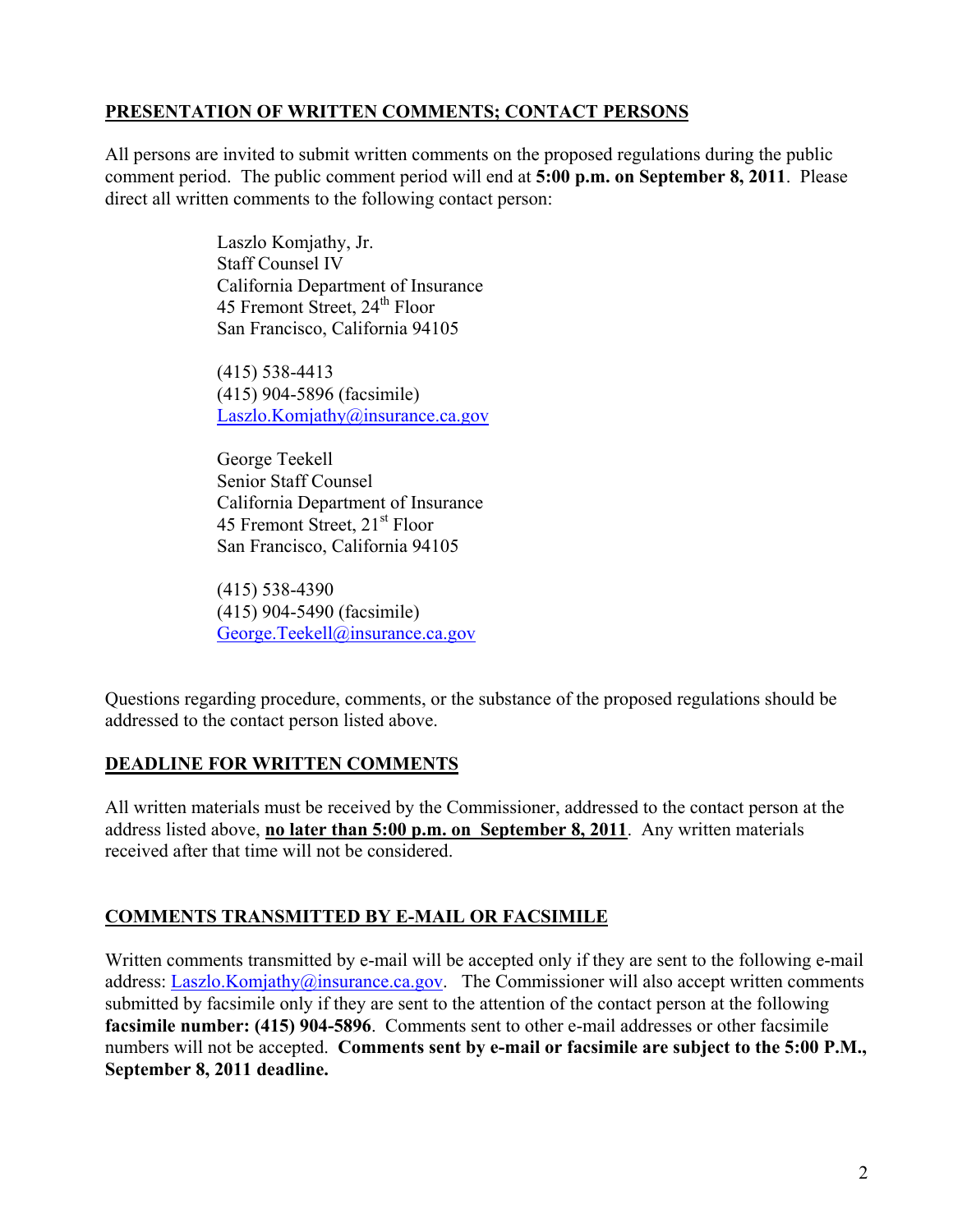# **AUTHORITY AND REFERENCE**

The proposed regulations Title 10, Chapter 5, Subchapter 3, Article 6.2, "Reporting and Filing Premium Taxes" will implement State Board of Equalization Memorandum Opinion in *California Automobile Insurance Company* (December 12, 2006) and its interpretation of Revenue and Taxation Code section 12221, and the California Constitution Article XIII, Section 28, and the references set forth in Revenue Code and Taxation sections 12001, 12003, 12201, 12221, 12231, 12232, 12302, 12303, 12304, 12421, and 12422, and Insurance Code Sections 19, 20, 21, 24, 28, 47, 736, 1530, and 12740.

## **INFORMATIVE DIGEST/POLICY STATEMENT OVERVIEW**

An annual tax on premiums is imposed on each insurer and surplus line broker doing business in this State. With respect to insurers, the basis of the annual tax is the amount of gross premiums, less return premiums, received in such year by such insurer other than premiums received for reinsurance and for ocean marine insurance.

The annual tax on premiums is required to be paid based on premiums received. Historically, the California Department of Insurance interpreted the statute to require that insurers report and file premium taxes based on premiums written pursuant to NAIC Annual Statement Schedule T rather than on premiums received or cash basis. Relying on the California Department of Insurance's mandates, many insurers set up their accounting and reporting systems to comport with California Department of Insurance policy on reporting and paying premium taxes.

The State Board of Equalization in a Memorandum Opinion adopted on December 12, 2006 in *Matter of the Petitions for Redetermination Under the Tax on Insurers Law of California Automobile Insurance Company* held that an insurer must pay taxes on premiums received and not on premiums written. The payment of taxes by an insurer on premiums written rather than premiums received results in an advance payment of taxes due. Because insurers have relied on the directives of the California Department of Insurance, the State Board of Equalization concluded that it would be unfair and inequitable to mandate that all insurers immediately revise their accounting and reporting systems to report and pay taxes on premiums received. To avoid this inequitable result, an insurer may elect to continue reporting its premium taxes to the California Department of Insurance on an accrual basis so long as the taxes paid on an accrual basis are not less than the amount that would be due if reported pursuant to the requirements of Revenue and Taxation Code Section 12221.

The Insurance Commissioner is required to examine the tax return and determine the correct amount of tax to be paid by insurers, home protection companies and surplus line brokers. If the Commissioner determines that the amount of tax disclosed by the insurer's tax return and assessed by the State Board of Equalization is less than the amount of tax disclosed by his or her examination, he or she shall propose in writing to the State Board of Equalization a deficiency assessment for the difference.

Pursuant to California Revenue and Taxation Code Section 13170, these regulations relate to the administration and enforcement of insurance taxation by the Insurance Commissioner of the State of California.

The California Department of Insurance intends to implement the proposed regulations to assist admitted insurers in transitioning from filing and paying premium taxes on an accrual basis to a cash basis. These regulations meet that purpose.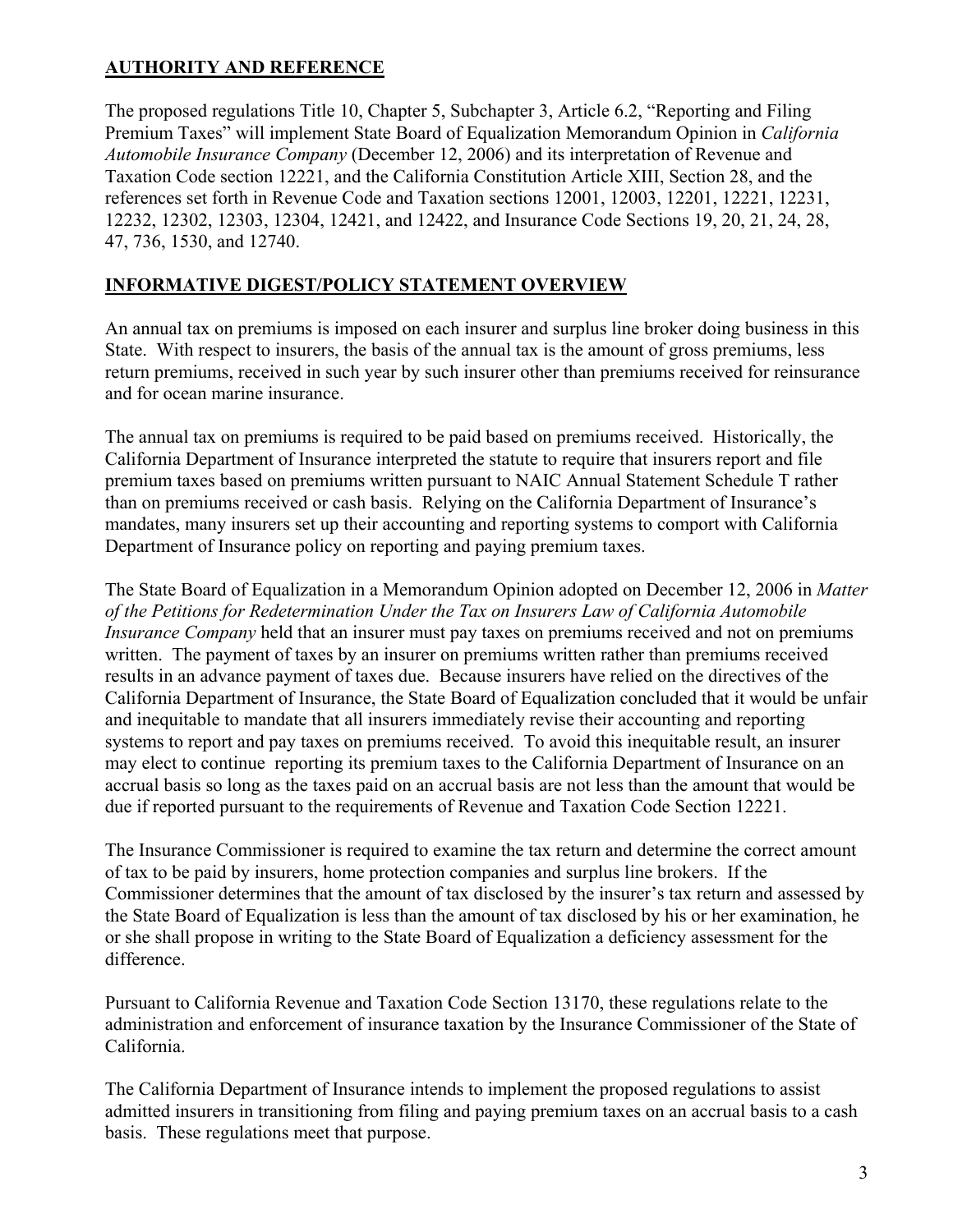#### **Proposed regulations Title 10, Chapter 5, Subchapter 3, Article 6.2, "Reporting and Filing Premium Taxes"**

Existing law, Revenue & Taxation Code section 13170 provides that the Insurance Commissioner ("Commissioner") may prescribe, adopt, and enforce rules and regulations related to the administration and enforcement of the premium tax statutes as granted to the Insurance Commissioner by the legislature in overseeing the filing and collection of premium taxes as provided by California Constitution Article XIII, Section 28 and Revenue & Taxation Code section 12221.

Finally, the proposed regulations would also provide for an effective date and for exemptions.

# **MANDATES ON LOCAL AGENCIES OR SCHOOL DISTRICTS**

The proposed regulations do not impose any mandates on local agencies or school districts. There are no costs to local agencies or school districts for which Part 7 (commencing with section 17500) of Division 4 of the Government Code would require reimbursement.

## **COST OR SAVINGS TO ANY STATE OR LOCAL AGENCY OR SCHOOL DISTRICT OR IN FEDERAL FUNDING**

The Commissioner has determined that the proposed regulations will result in no cost or savings to any state agency and no cost to any local agency or school district that is required to be reimbursed under Part 7 (commencing with section 17500) of Division 4 of the Government Code. There are no nondiscretionary costs or savings imposed on local agencies, and no cost or savings in federal funding to the State.

#### **ECONOMIC IMPACT ON BUSINESSES AND THE ABILITY OF CALIFORNIA BUSINESSES TO COMPETE**

The Commissioner has made an initial determination that the adoption of the proposed regulations will not have a significant, statewide adverse economic impact directly affecting business, including the ability of California businesses to compete with businesses in other states.

## **POTENTIAL COST IMPACT ON PRIVATE PERSONS OR ENTITIES/BUSINESSES**

The agency is not aware of any cost impacts that a representative private person or business would necessarily incur in reasonable compliance with the proposed action.

# **EFFECT ON JOBS AND BUSINESSES IN CALIFORNIA**

The Commissioner is required to assess any impact the proposed regulations may have on the creation or elimination of jobs within the State of California; to assess the creation of new businesses or the elimination of existing businesses within the State of California; to assess the expansion of businesses currently doing business within the State of California.

The Commissioner also invites interested parties to comment on these issues.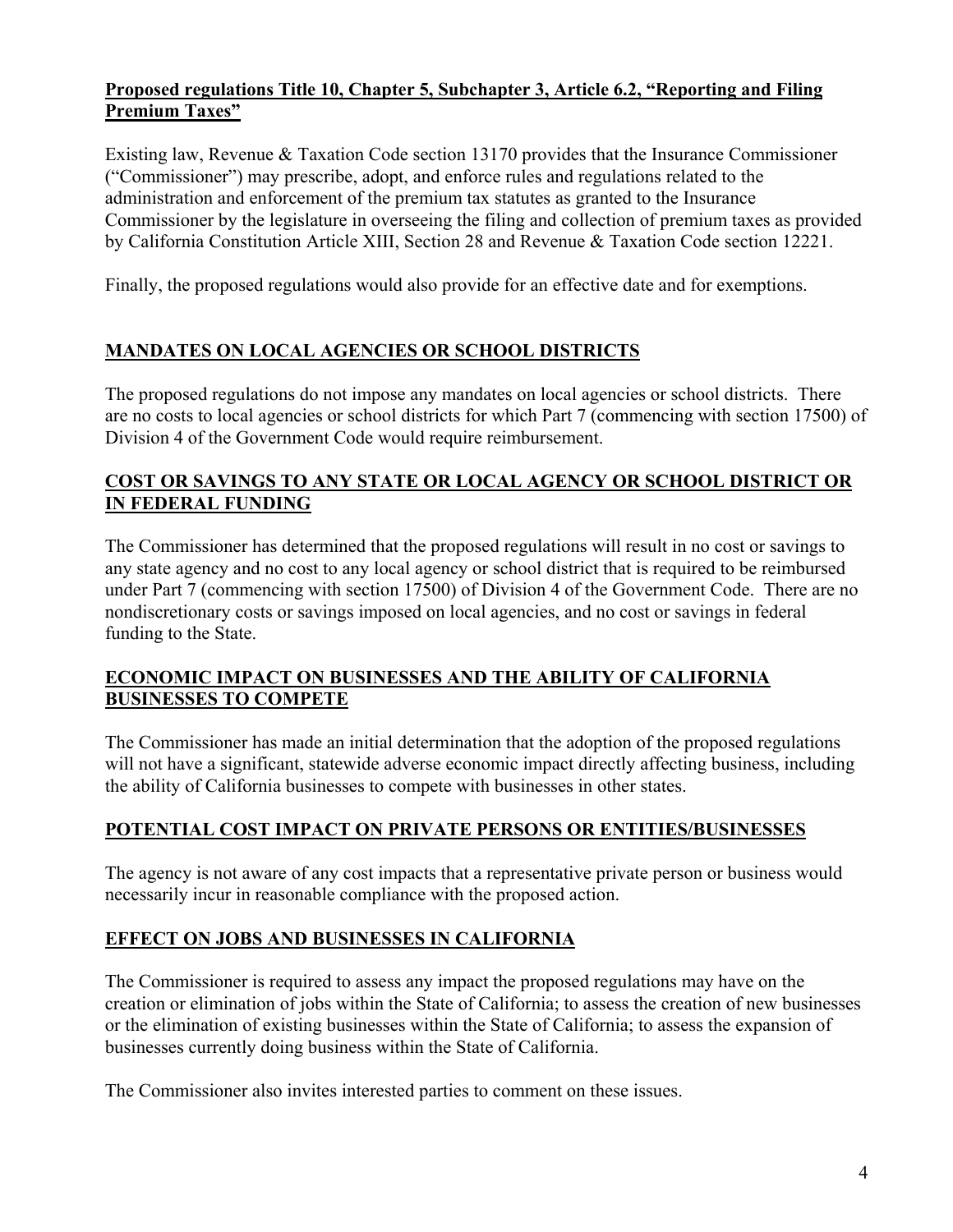## **FINDING OF NECESSITY**

The Commissioner finds that it is necessary for the welfare of the people of the State that the proposed regulations apply to businesses.

## **IMPACT ON SMALL BUSINESS**

The Commissioner has determined the proposed action will not affect small business since the regulations only applies to the payment of premium taxes by insurers doing business in California and pursuant to Gov. Code  $\S$  11342.61(b)(2) an insurer by definition is not a small business.

## **IMPACT ON HOUSING COSTS**

The matters proposed herein will have no significant effect on housing costs.

#### **ALTERNATIVES**

The Commissioner must determine that no reasonable alternative considered by the Commissioner or that has been otherwise identified and brought to the attention of the Commissioner would be more effective in carrying out the purpose for which the regulations are proposed or would be as effective as and less burdensome to affected private persons than the proposed regulations.

The Commissioner invites public comment on alternatives to the regulations.

#### **DEADLINE FOR WRITTEN COMMENTS**

All written comments, whether submitted at the hearing or by U.S. Postal Service or any other delivery service, or by e-mail or facsimile, must be received by the Commissioner, c/o the contact person at the address listed above, **no later than 5:00 P.M. on September 8, 2011.** 

All persons are invited to submit statements, arguments, or contentions relating to the proposed regulations by submitting them in writing to the contact person **no later than 5:00 P.M. on September 8, 2011.** In the alternative, statements, arguments, or contentions may be presented orally at the public hearing.

#### **ACCESS TO HEARING ROOMS**

The facilities to be used for the public hearing are accessible to persons with mobility impairments. Persons with sight or hearing impairments are requested to notify the contact person in order to make special arrangements, if necessary.

#### **ADVOCACY OR WITNESS FEES**

Persons or groups representing the interests of consumers may be entitled to reasonable advocacy fees, witness fees, and other reasonable expenses, in accordance with the provisions of Title 10 of the CCR in connection with their participation in this matter. Interested persons should contact the Office of the Public Advisor at the following address to inquire about the appropriate procedures.

Office of the Public Advisor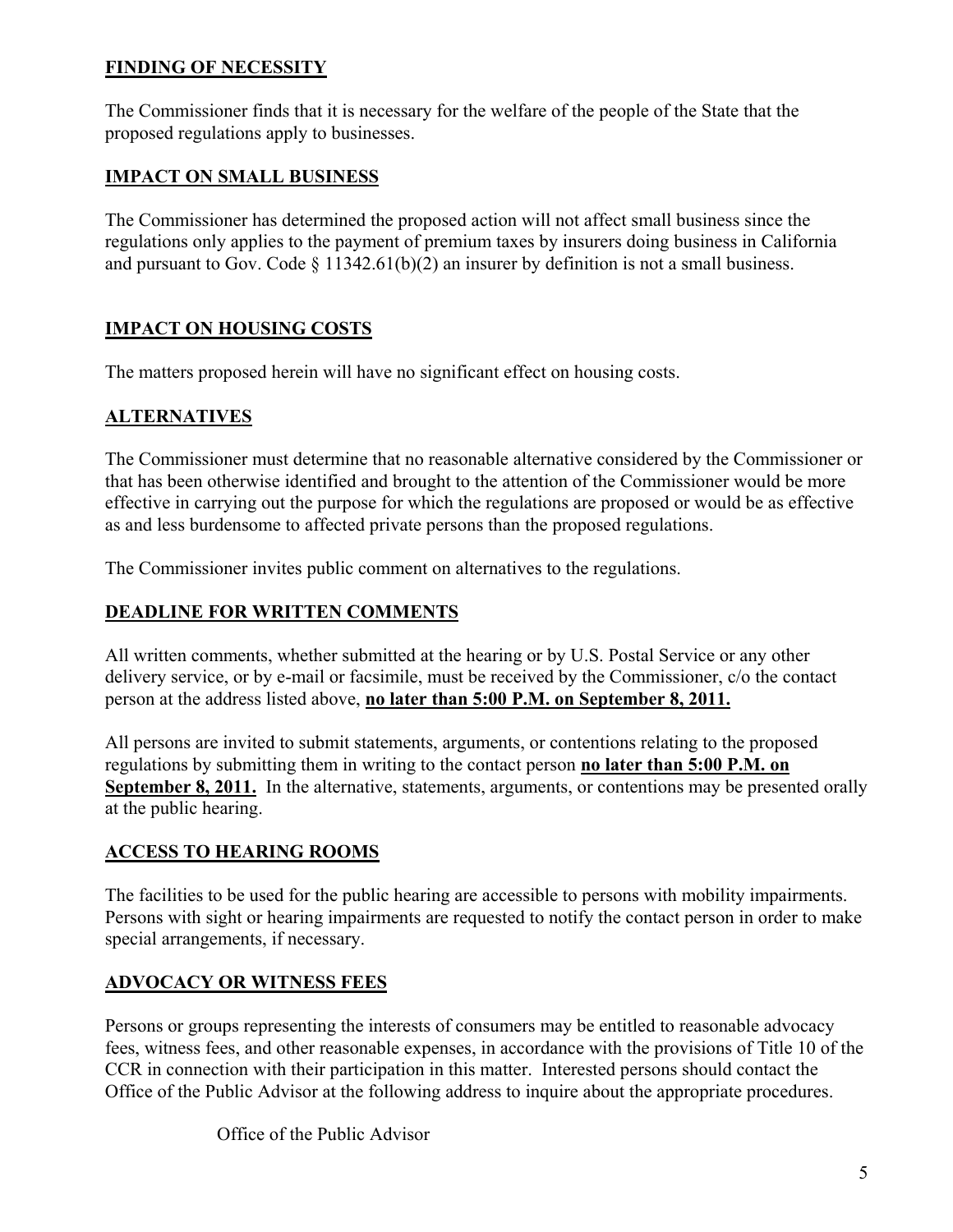California Department of Insurance 45 Fremont Street, 21<sup>st</sup> Floor San Francisco, CA 94105

A copy of any written materials submitted to the Public Advisor regarding this rulemaking must also be submitted to the contact person for this hearing. Please contact the Office of the Public Advisor for additional information.

## **TEXT OF REGULATIONS AND INITITAL STATEMENT OF REASONS**

The Commissioner has prepared an Initial Statement of Reasons ("ISOR") that sets forth the reasons for the proposed regulations. Upon request, the ISOR and the text of the proposed regulations will be made available for inspection and copying. Requests for the ISOR and the text of the proposed regulations should be directed to the contact person listed above.

The file for this proceeding, which includes a copy of the proposed regulations, the ISOR, and any supplemental information, is contained in the Rulemaking File: REG-2007-00002 and is available for inspection and copying by prior appointment at 45 Fremont Street, 23<sup>rd</sup> Floor, San Francisco, California 94105, between the hours of 9:00 A.M. and 4:30 P.M., Monday through Friday.

#### **Final Statement of Reasons**

After it has been prepared, and upon request, the Final Statement of Reasons ("FSOR") will be made available for inspection and copying. Requests for the FSOR should be directed to the contact person listed above.

## **AUTOMATIC MAILING**

A copy of the proposed regulations and this Notice (including the Informative Digest, which contains the general substance of the proposed regulations) will be sent to all persons who have previously filed a request to receive notice of proposed rulemaking with the Commissioner.

## **WEBSITE POSTINGS**

Documents concerning these proposed regulations are available on the CDI's website. To access them, go to http://www.insurance.ca.gov. Find at the right-hand side of the page the heading 'QUICK LINKS.' The third item in this column under this heading is 'For Insurers'; on the drop-down menu for this item, select 'Legal Information.' When the 'INSURERS: LEGAL INFORMATION' screen appears, click the third item in the list of bulleted items near the top of the page: 'Proposed Regulations.' The 'INSURERS: PROPOSED REGULATIONS' screen will be displayed. Select the only available link: 'Search for Proposed Regulations.' Then, when the 'PROPOSED REGULATIONS ' screen appears, you may choose to find the documents either by conducting a search or by browsing for them by name.

To browse, click on the 'Currently Proposed Regulations' link. A list of the names of regulations for which documents are posted will appear. Find in the list the link to 'Section 2340 Reporting and Filing Premium Taxes' and click it. Links to the documents associated with these regulations will then be displayed.

To search, enter "REG-2007-00002" (the CDI's regulation file number for these regulations) in the